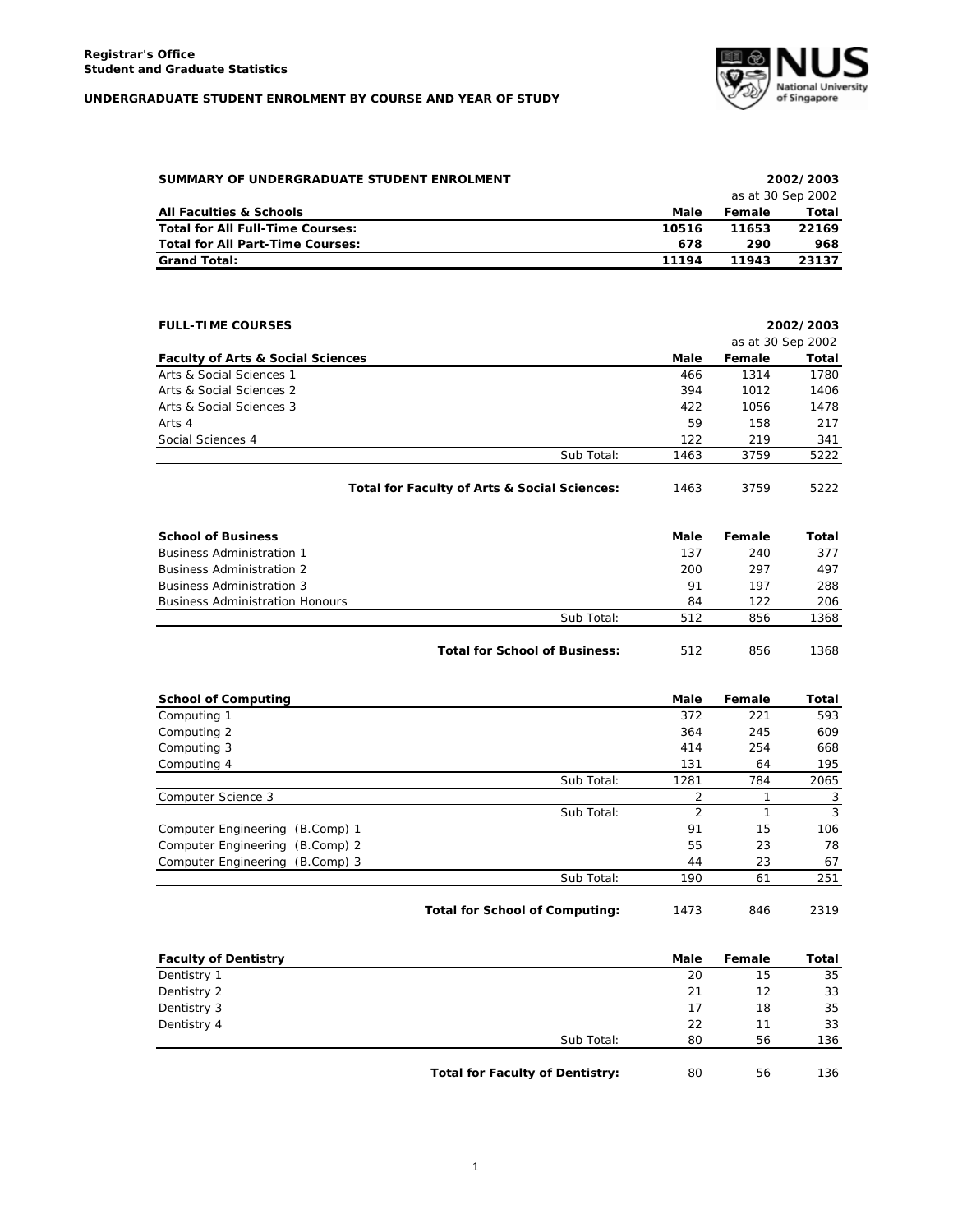

| <b>School of Design &amp; Environment</b> |            | Male | Female | Total |
|-------------------------------------------|------------|------|--------|-------|
| Architecture 1                            |            | 52   | 68     | 120   |
| Architecture 2                            |            | 53   | 60     | 113   |
| Architecture 3                            |            | 48   | 60     | 108   |
| Architecture Honours                      |            | O    | 2      | 2     |
|                                           | Sub Total: | 153  | 190    | 343   |
| Industrial Design 1                       |            | 13   | 13     | 26    |
| Industrial Design 2                       |            | 13   | 12     | 25    |
| Industrial Design 3                       |            | 19   | 24     | 43    |
| Industrial Design 4                       |            | 3    | 0      | 3     |
|                                           | Sub Total: | 48   | 49     | 97    |
| Building & Real Estate 1                  |            | 82   | 151    | 233   |
|                                           | Sub Total: | 82   | 151    | 233   |
| Building 2                                |            | 33   | 52     | 85    |
| Building 3                                |            | 45   | 62     | 107   |
| Building 4                                |            | 53   | 49     | 102   |
|                                           | Sub Total: | 131  | 163    | 294   |
| Real Estate 2                             |            | 40   | 106    | 146   |
| Real Estate 3                             |            | 61   | 69     | 130   |
| Real Estate 4                             |            | 47   | 74     | 121   |
|                                           | Sub Total: | 148  | 249    | 397   |
|                                           |            |      |        |       |

Total for School of Design & Environment: 562 802 1364

| <b>Faculty of Engineering</b>      |            | Male | Female | Total |
|------------------------------------|------------|------|--------|-------|
| Engineering 1                      |            | 688  | 217    | 905   |
|                                    | Sub Total: | 688  | 217    | 905   |
| Civil Engineering 2                |            | 145  | 60     | 205   |
| Civil Engineering 3                |            | 148  | 51     | 199   |
| Civil Engineering 4                |            | 139  | 57     | 196   |
|                                    | Sub Total: | 432  | 168    | 600   |
| <b>Electrical Engineering 2</b>    |            | 390  | 138    | 528   |
| <b>Electrical Engineering 3</b>    |            | 444  | 126    | 570   |
| <b>Electrical Engineering 4</b>    |            | 358  | 135    | 493   |
|                                    | Sub Total: | 1192 | 399    | 1591  |
| Industrial & Systems Engineering 2 |            | 27   | 13     | 40    |
|                                    | Sub Total: | 27   | 13     | 40    |
| Mechanical Engineering 2           |            | 310  | 84     | 394   |
| Mechanical Engineering 3           |            | 306  | 98     | 404   |
| Mechanical Engineering 4           |            | 279  | 71     | 350   |
|                                    | Sub Total: | 895  | 253    | 1148  |
| Chemical Engineering 1             |            | 146  | 105    | 251   |
| Chemical Engineering 2             |            | 107  | 100    | 207   |
| Chemical Engineering 3             |            | 96   | 108    | 204   |
| Chemical Engineering 4             |            | 95   | 88     | 183   |
|                                    | Sub Total: | 444  | 401    | 845   |
| Computer Engineering (B.Eng) 1     |            | 66   | 24     | 90    |
| Computer Engineering (B.Eng) 2     |            | 104  | 15     | 119   |
| Computer Engineering (B.Eng) 3     |            | 62   | 27     | 89    |
| Computer Engineering (B.Eng) 4     |            | 99   | 25     | 124   |
|                                    | Sub Total: | 331  | 91     | 422   |
| Environmental Engineering 1        |            | 13   | 19     | 32    |
| Environmental Engineering 2        |            | 10   | 33     | 43    |
| Environmental Engineering 3        |            | 14   | 23     | 37    |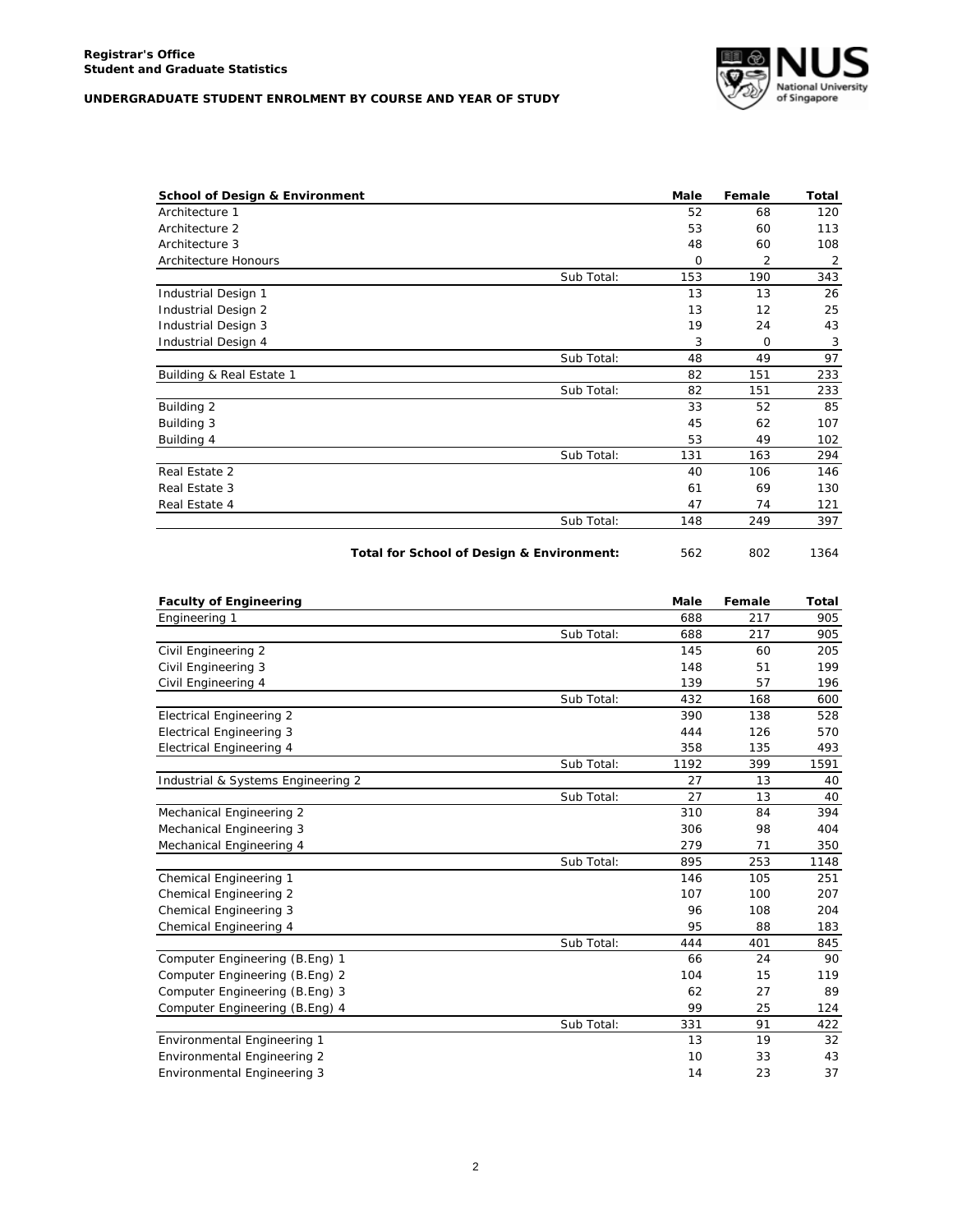

| Environmental Engineering 4 |                                          | 15             | 13             | 28    |
|-----------------------------|------------------------------------------|----------------|----------------|-------|
|                             | Sub Total:                               | 52             | 88             | 140   |
|                             |                                          |                |                |       |
|                             | <b>Total for Faculty of Engineering:</b> | 4061           | 1630           | 5691  |
| <b>Faculty of Law</b>       |                                          | Male           | Female         | Total |
| Law 1                       |                                          | 71             | 136            | 207   |
| Law <sub>2</sub>            |                                          | 58             | 120            | 178   |
| Law <sub>3</sub>            |                                          | 53             | 92             | 145   |
| Law 4                       |                                          | 60             | 77             | 137   |
|                             | Sub Total:                               | 242            | 425            | 667   |
| Approved Graduate Law 1     |                                          | $\mathsf{O}$   | 3              | 3     |
| Approved Graduate Law 2     |                                          | $\overline{2}$ | 3              | 5     |
| Approved Graduate Law 3     |                                          | 1              | $\overline{4}$ | 5     |
|                             | Sub Total:                               | 3              | 10             | 13    |
|                             | <b>Total for Faculty of Law:</b>         | 245            | 435            | 680   |
| <b>Faculty of Medicine</b>  |                                          | Male           | Female         | Total |
| Medicine 1                  |                                          | 147            | 83             | 230   |
| Medicine 2                  |                                          | 138            | 96             | 234   |
| Medicine 3                  |                                          | 126            | 88             | 214   |
| Medicine 4                  |                                          | 124            | 75             | 199   |
| Medicine 5                  |                                          | 136            | 68             | 204   |
|                             | Sub Total:                               | 671            | 410            | 1081  |
|                             | <b>Total for Faculty of Medicine:</b>    | 671            | 410            | 1081  |
| <b>Faculty of Science</b>   |                                          | Male           | Female         | Total |
| Science 1                   |                                          | 422            | 729            | 1151  |
| Science 2                   |                                          | 321            | 668            | 989   |
| Science 3                   |                                          | 317            | 593            | 910   |
| Science 4                   |                                          | 106            | 149            | 255   |
|                             | Sub Total:                               | 1166           | 2139           | 3305  |
| Applied Science 1           |                                          | 55             | 148            | 203   |
| Applied Science 2           |                                          | 45             | 131            | 176   |
| Applied Science 3           |                                          | 91             | 142            | 233   |
| Applied Science Honours     |                                          | 24             | 42             | 66    |
|                             | Sub Total:                               | 215            | 463            | 678   |
| Pharmacy 1                  |                                          | 25             | 61             | 86    |
| Pharmacy 2                  |                                          | 15             | 70             | 85    |
| Pharmacy 3                  |                                          | 12             | 74             | 86    |
| Pharmacy 4                  |                                          | 16             | 52             | 68    |
|                             | Sub Total:                               | 68             | 257            | 325   |
|                             | <b>Total for Faculty of Science:</b>     | 1449           | 2859           | 4308  |

**PART-TIME COURSES 2002/2003** *as at 30 Sep 2002* **School of Design & Environment Contract Contract Contract Contract Contract Contract Contract Contract Contract Contract Contract Contract Contract Contract Contract Contract Contract Contract Contract Contract Contract C Construction Management Economics 1** 20 11 31 Construction Management Economics 2 15 5 20